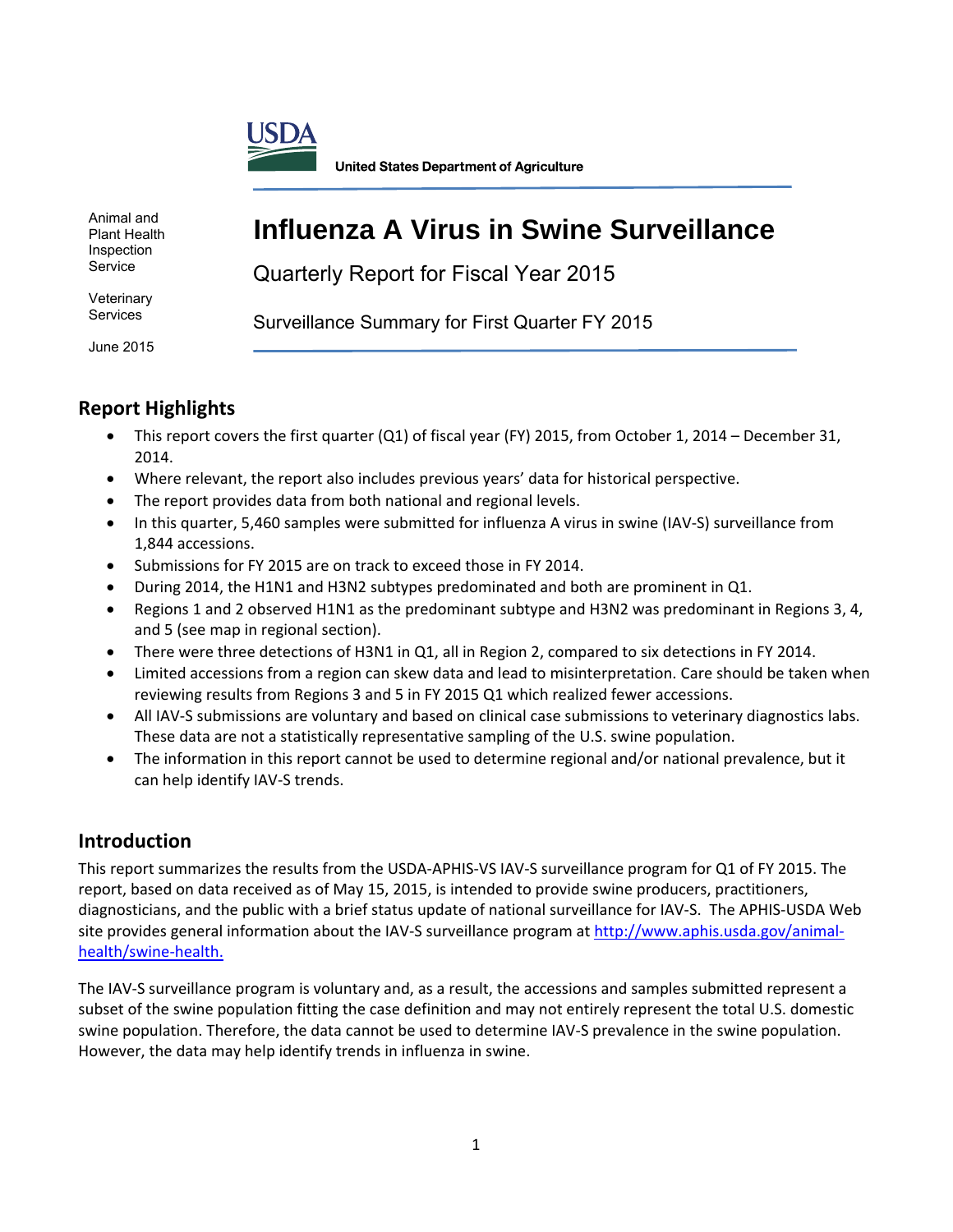When the submitter does not report relevant information, data are recorded as "unknown." Summaries in this report may differ from those provided in past reports due to the ongoing addition of data from participating labs. Reporting months are based on the month when the sample was collected.

A laboratory accession is generally a set of samples collected at a single premises on a single day and received at the laboratory. A maximum of 10 samples of any kind is allowed per accession for reimbursement under the USDA IAV‐S system. This does not prevent additional samples from being tested at the owner's expense. While a nasal swab or lung tissue sample represents a single animal within the herd, a single oral fluid sample may represent one to two pens of animals in a herd. A positive sample status is based on the screening reverse transcriptase polymerase chain reaction (RT‐PCR). The subtype result is based on the RT‐PCR based subtyping assays. Virus isolation and sequencing are only attempted on RT‐PCR positives meeting criteria listed below. Phylogenetic analyses are based on successful sequencing results, with sequences deposited into the public sequence database GenBank.

### **Program Updates**

### **Modifications to the testing algorithm**

The National Animal Health Laboratory Network (NAHLN) technical working group has reviewed and approved modifications to the program's testing algorithm. The following changes were implemented in June 2014:

- 1. Oral fluid samples with a cycle threshold (CT) value of 30 or more and nasal swab samples with a CT value of 35 or more will not undergo further testing under the USDA program. This policy does not prevent further testing at the owner's expense.
- 2. While 10 remains the maximum number of samples per accession, only 5 of the 10 can be oral fluid samples.

As a result of implementing modification 1 above, the percentage of virus isolation (VI) positive samples from submitted samples has increased from approximately 31 percent to approximately 46 percent since the summer of 2014. Figure 1 below illustrates the total number of VIs attempted (blue bar) and the respective number of those attempts that yielded a positive VI (red bar) along with the respective number of positive VIs whose genetic sequence was submitted to GenBank (green bar).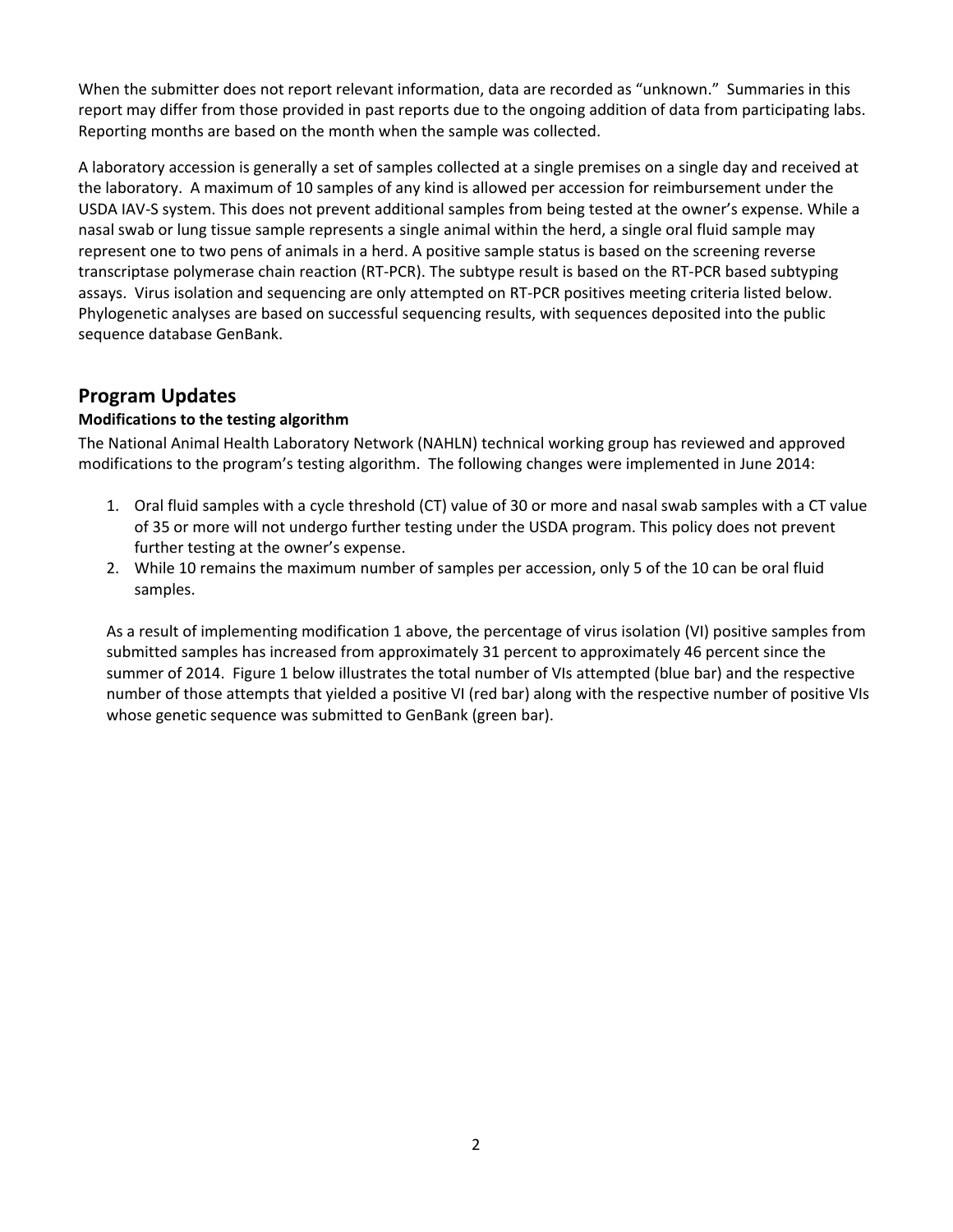

Figure 1. Number of virus isolations attempted, positive virus isolations, and GenBank submissions from FY 2012 through **Q1 FY 2015.**

#### **Adjustments to the NVSL virus repository**

In February 2015, the National Veterinary Services Laboratories (NVSL) began limiting the number of viruses it propagates from samples received in NAHLN laboratories and other sources. Instead, NVSL now catalogues and stores the virus isolates in the virus repository until it receives a request for the isolate. As a result, there may be a 2‐4 week delay in providing an isolate not already expanded. Each month NVSL randomly selects 16 geographically representative samples to sequence the entire genome. These viruses, along with any viruses identified by research, academic, or public health partners, will be propagated and available upon request.

#### **IAV‐S surveillance program review**

The IAV‐S surveillance program is currently undergoing internal and external reviews. APHIS' Policy and Program Development Division is conducting the internal review. This review will assess program objectives, achievements, and outcomes generated by collecting information from program collaborators and stakeholders. The internal analysis is expected to provide information on the desired future of the program and identify cost factors and forward cost projections. The external analysis is being performed under contract and is intended as a technical epidemiologic review to not only provide a critical review but also provide recommendations for process improvement and system efficiency.

### **IAV‐S Surveillance Objectives**

USDA's National Surveillance Plan for Swine Influenza Virus in Pigs (July 2010) describes the current surveillance system for IAV‐S in detail. The surveillance objectives are to:

1. Monitor genetic evolution of endemic IAV in swine to better understand endemic and emerging influenza virus ecology;

2. Make influenza isolates from swine available for research and to establish a data management system to facilitate genetic analysis of these isolates and related information; and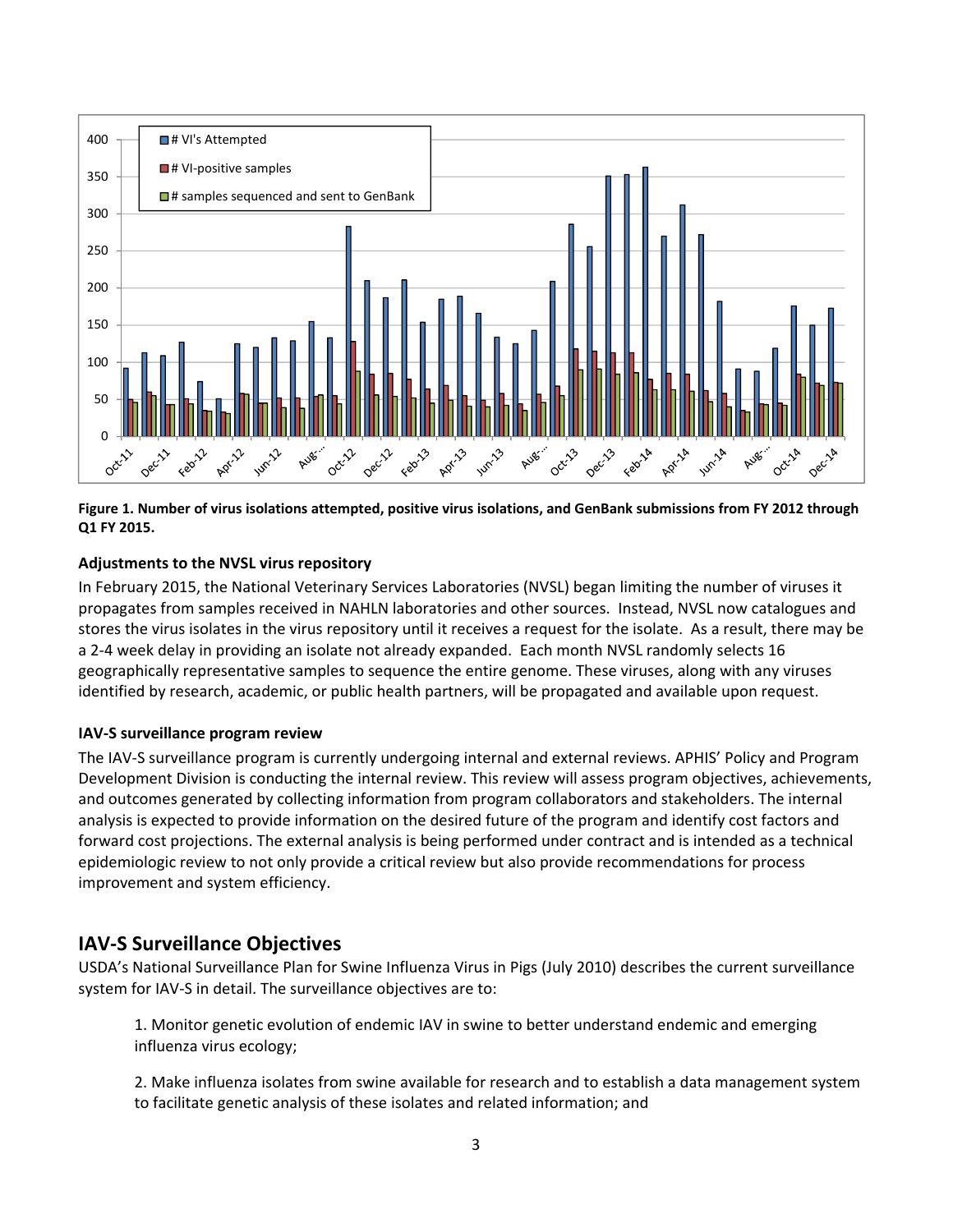3. Select proper isolates for the development of relevant diagnostic reagents and vaccine seed stock products and updating diagnostic assays.

# **Objective 1. Monitoring Genetic Evolution of Endemic IAV in Swine to Better Understand Endemic and Emerging Influenza Virus Ecology**

Objective 1 is met by voluntary laboratory submissions to NAHLN laboratories, of which selective samples undergo further analysis by NVSL for virus isolation and submission banking. USDA's Agricultural Research Service (ARS) National Animal Disease Center (NADC) provides phylogenetic analysis for select isolates under a cooperative agreement with USDA‐APHIS‐VS.

### **National surveillance data summary**

The total number of accessions and samples for FY 2014 exceeded numbers from FY 2013. FY 2015 numbers of accessions and samples are on track to match or exceed 2014. For FY 2015's first quarter, 5,460 samples have been tested from 1,844 accessions (Figure 2).

Figure 3 breaks down accessions by subtype RT-PCR from FY 2010 to Q1 FY 2015. H3N2 increased in predominance and was relatively equivalent with H1N1 in FY 2014, although H1N1 has been the major subtype over the course of the system. The H1N2 subtype maintains a steady presence, although at lower levels than the other subtypes. In FY 2014, the H3N1 subtype appeared in the surveillance data. H3N1s are uncommon in U.S. swine herds, but have been detected on rare occasions. The ARS‐NADC performed phylogenetic analyses of the H3N1s and found that two of the viruses carried a novel human seasonal hemagglutinin (HA) gene from contemporary human viruses distinct from the current swine H3 viruses. Further investigation found that this human seasonal HA gene was incorporated into H3N2 viruses as well. Potential spread in swine of H3N1 or H3N2 that possess the human‐like H3 could significantly impact swine herds due to poor herd immunity. Preliminary findings by ARS‐NADC indicate the H3N1 with the human‐like H3 gene virus is fully virulent and causes typical influenza disease in swine. More detailed ARS‐NADC information for all subtypes can be found in this report in the Regional Phylogenetic Analysis section.



**Figure 2. Number of laboratory accessions and samples tested, FY 2010 through Q1 FY 2015.**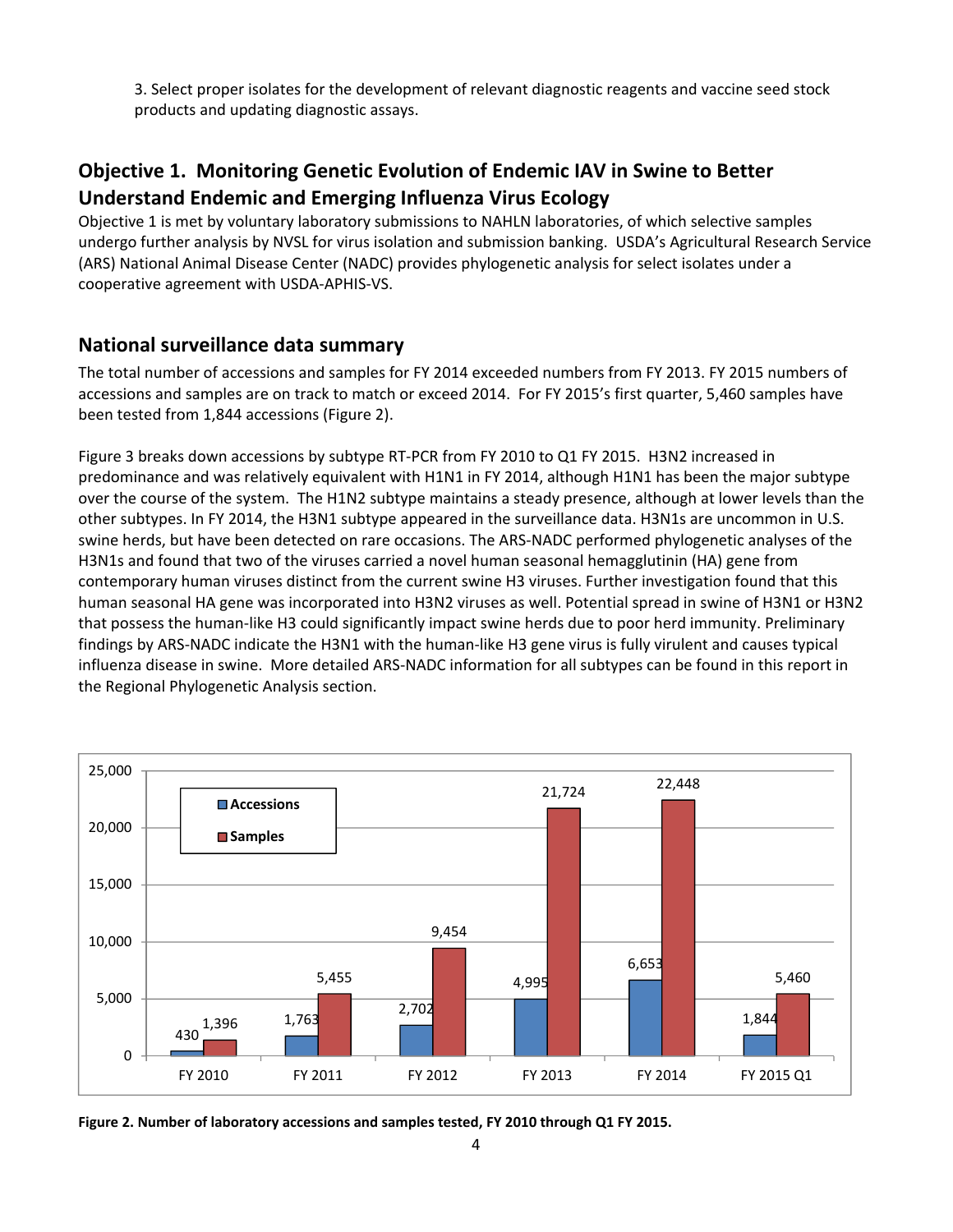

**Figure 3. Number of subtypes by FY, from 2010 through Q1 FY 2015**

When accessions were evaluated by age-class for the first quarter, H1N2 and H3N2 were found more often in suckling and nursery; H1N1, H1N2, and H3N2 were common for Grower/Finishers; and Sow/Boar had limited testing with H1N1 being the predominant subtype (Table 1). Similar trends were seen in FY 2014 (Table 2). When looking at specimen type submitted, oral fluids were the predominant sample type, followed by lung/lung swab, then nasal/nasal swab (Table 3).

| <b>Age Class</b>      | Number of<br>accessions<br>with<br>subtype<br>reported* | <b>H1N1</b>   | . .<br><b>H1N2</b> | . .<br><b>H3N2</b> | <b>H3N1</b> | <b>Mixed</b> |
|-----------------------|---------------------------------------------------------|---------------|--------------------|--------------------|-------------|--------------|
| Suckling              | 13                                                      | $\mathcal{P}$ | 5                  | 6                  | $\cdots$    | $\cdots$     |
| Nursery               | 57                                                      | 22            | 5                  | 27                 | 1           |              |
| Grower/Finisher       | 95                                                      | 39            | 23                 | 26                 | C           | 5            |
| Sow/Boar              |                                                         | 5             | $\cdots$           | 1                  | $\cdots$    |              |
| Not recorded/ Unknown | 279                                                     | 111           | 55                 | 92                 | $\cdots$    | 21           |

Table 1. Number of positive accessions tested for IAV-S by age class and by subtype in Q1 FY 2015

\*Accessions may include samples with multiple age types. In these cases, individual accessions are counted in more than one age type category.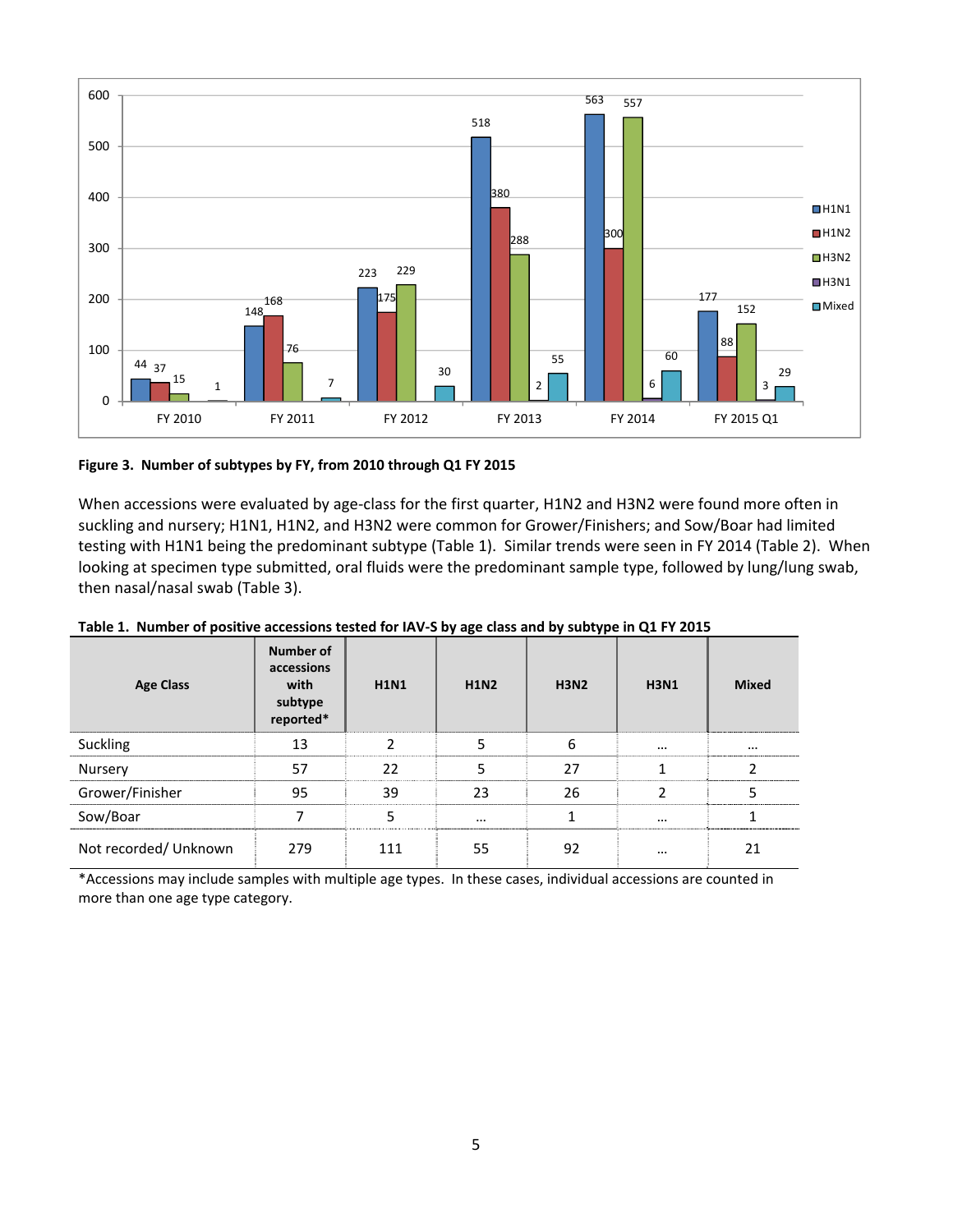#### Table 2. Number of positive accessions tested for IAV-S by age class and by subtype in FY 2014

| <b>Age Class</b>         | Number of<br>accessions<br>with subtype<br>reported* | <b>H1N1</b> | <b>H1N2</b> | <b>H3N2</b> | <b>H3N1</b> | <b>Mixed</b> |
|--------------------------|------------------------------------------------------|-------------|-------------|-------------|-------------|--------------|
| Suckling                 | 114                                                  | 36          | 9           | 63          | $\cdots$    | 6            |
| Nursery                  | 443                                                  | 159         | 94          | 170         | 3           | 17           |
| Grower/Finisher          | 551                                                  | 219         | 119         | 194         | 1           | 18           |
| Sow/Boar                 | 16                                                   | 11          | 2           | 3           | $\cdots$    | $\cdots$     |
| Not recorded/<br>Unknown | 377                                                  | 144         | 80          | 132         | 2           | 19           |

\*Accessions may include samples with multiple age types. In these cases, individual accessions are counted in more than one age type category.

|  | Table 3. Number of positive accessions tested for IAV by specimen type and by subtype in FY 2014 |
|--|--------------------------------------------------------------------------------------------------|
|--|--------------------------------------------------------------------------------------------------|

| <b>Specimen Type</b> | Number of<br>accessions<br>with<br>subtype<br>reported* | <b>H1N1</b> | <b>H1N2</b> | <b>H3N2</b> | <b>H3N1</b> | <b>Mixed</b> |
|----------------------|---------------------------------------------------------|-------------|-------------|-------------|-------------|--------------|
| Lung or lung swab    | 440                                                     | 187         | 111         | 123         | 4           | 15           |
| Nasal or nasal swab  | 216                                                     | 79          | 42          | 83          |             | 11           |
| Oral fluids          | 835                                                     | 297         | 150         | 352         |             | 35           |
| Other**              |                                                         | 3           |             | 3           | $\cdots$    | $\cdots$     |

\*Accessions may include samples with multiple specimen types. In these cases, individual accessions are counted in more than one specimen type category.

\*\*Other includes specimen types recorded as swab, mixed tissue, or unknown.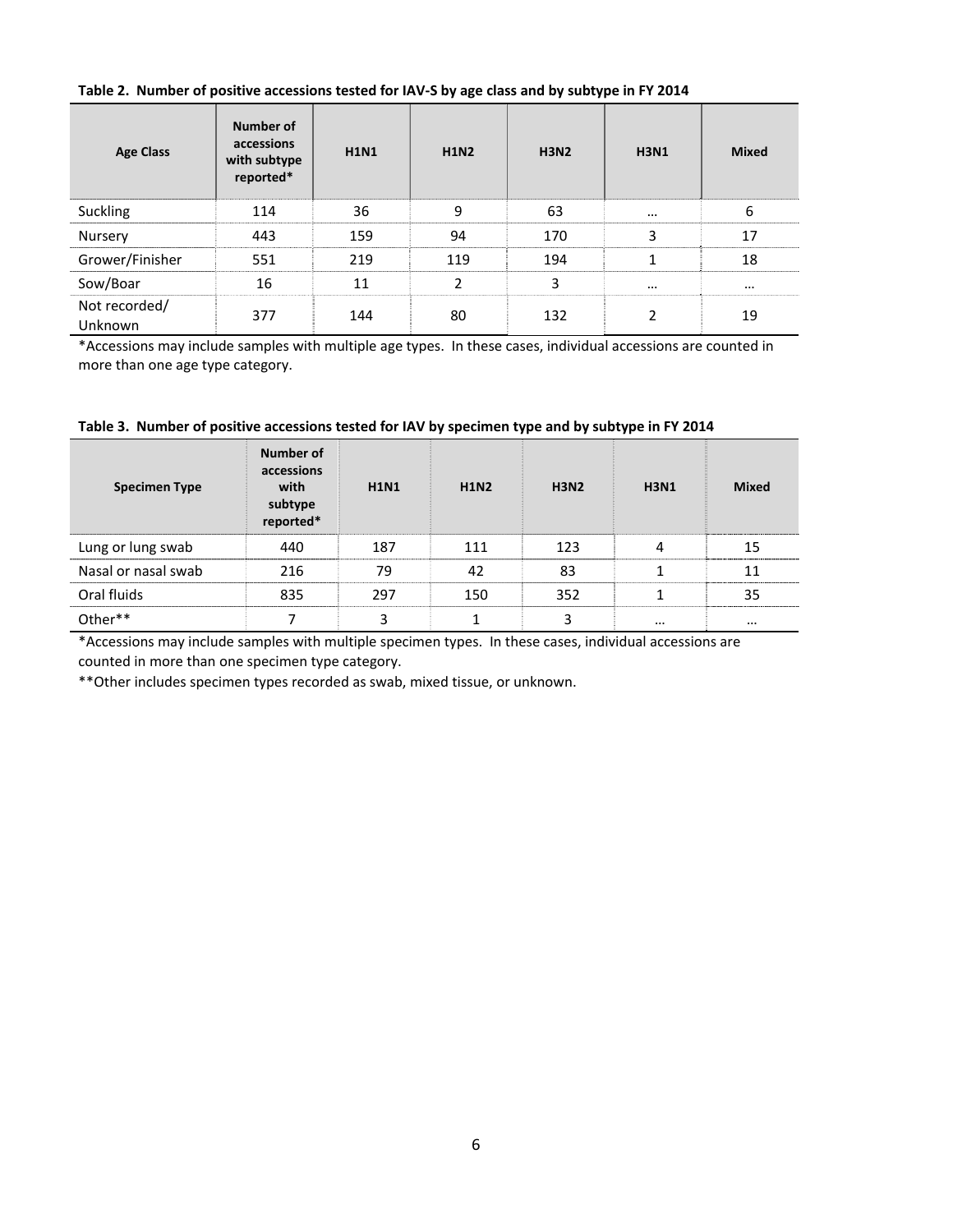# **Regional surveillance data**

In this section, we present data in five different regions (see Figure 4) to parse the analysis across regions. These regions are based on current USDA administrative districts for simplicity; these divisions do not represent specific industry distribution. Submissions are voluntary, as is any identifying information accompanying the submission, and therefore no sampling strategies can be applied to the regions.



**Figure 4. A map of the regions for national IAV‐S surveillance**

**Region 1**: Alabama, Connecticut, Delaware, Florida, Georgia, Maine, Maryland, Massachusetts, New Hampshire, New Jersey, New York, North Carolina, Pennsylvania, Puerto Rico, Rhode Island, South Carolina, Tennessee, Vermont, Virginia, Virgin Islands, West Virginia.

**Region 2**: Illinois, Indiana, Iowa, Kentucky, Michigan, Minnesota, Ohio, Wisconsin.

**Region 3**: Arkansas, Louisiana, Mississippi, Missouri, Oklahoma, Texas.

**Region 4**: Idaho, Kansas, Montana, Nebraska, North Dakota, South Dakota, Wyoming.

**Region 5**: Alaska, Arizona, California, Colorado, Hawaii, Nevada, New Mexico, Oregon, Utah, Washington.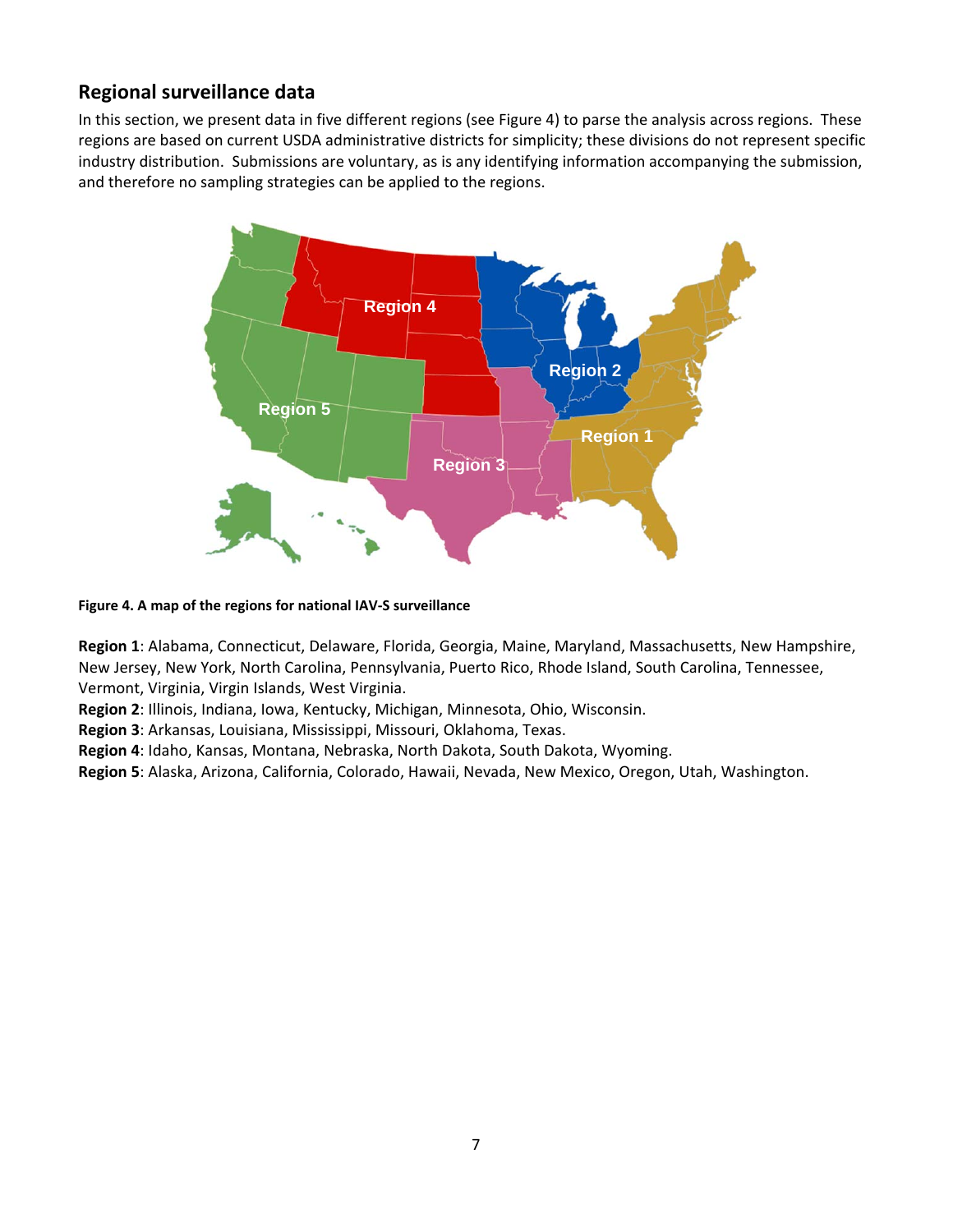

**Figure 5. Percentage of subtyped accessions by region, FY 2014 through Q1 FY 2015**

Figure 5 shows the distribution of RT‐PCR subtyped samples among the five regions. Regions 1 and 2 demonstrate H1N1 as the predominant subtype while H3N2 was the predominant subtype in Regions 3, 4, and 5. H1N2 and H3N1 continue to be in the minority of subtypes for all regions.

### **Regional Phylogenetic Analysis**

### **Phylogenetic analysis of sequences from the IAV‐S surveillance system**

Phylogenetic analysis of gene sequences of the influenza A virus in swine is being conducted to further examine genetic changes that occur in HA, NA, and M genes of this rapidly changing virus. Through collaboration with ARS‐ NADC, a dataset<sup>1</sup> of 741 isolates with published sequences in GenBank was characterized by phylogenetic analysis in Q1 FY 2015. This analysis provides information on the genetic diversity and evolution patterns of influenza in swine and allows for inferences about population and/or vaccine immunity.

The following series of bar charts parse the data into a 2‐year window by quarters and subtypes for each region, followed by charts further parsing the H1 and H3 subtypes into phylogenetic clades. Regional charts depicting the various combinations of HA and NA are available in Appendix 1.

 $1$  The ARS dataset is comprised of IAV-S surveillance isolate sequences that were posted in Genbank. This represents only a subset of the complete IAV-S surveillance dataset that includes PCR diagnostic test-based results as well as sequencing results. Therefore, ARS dataset results, such as subtype percentages, differ from the complete IAV‐S dataset results provided in other sections of this report.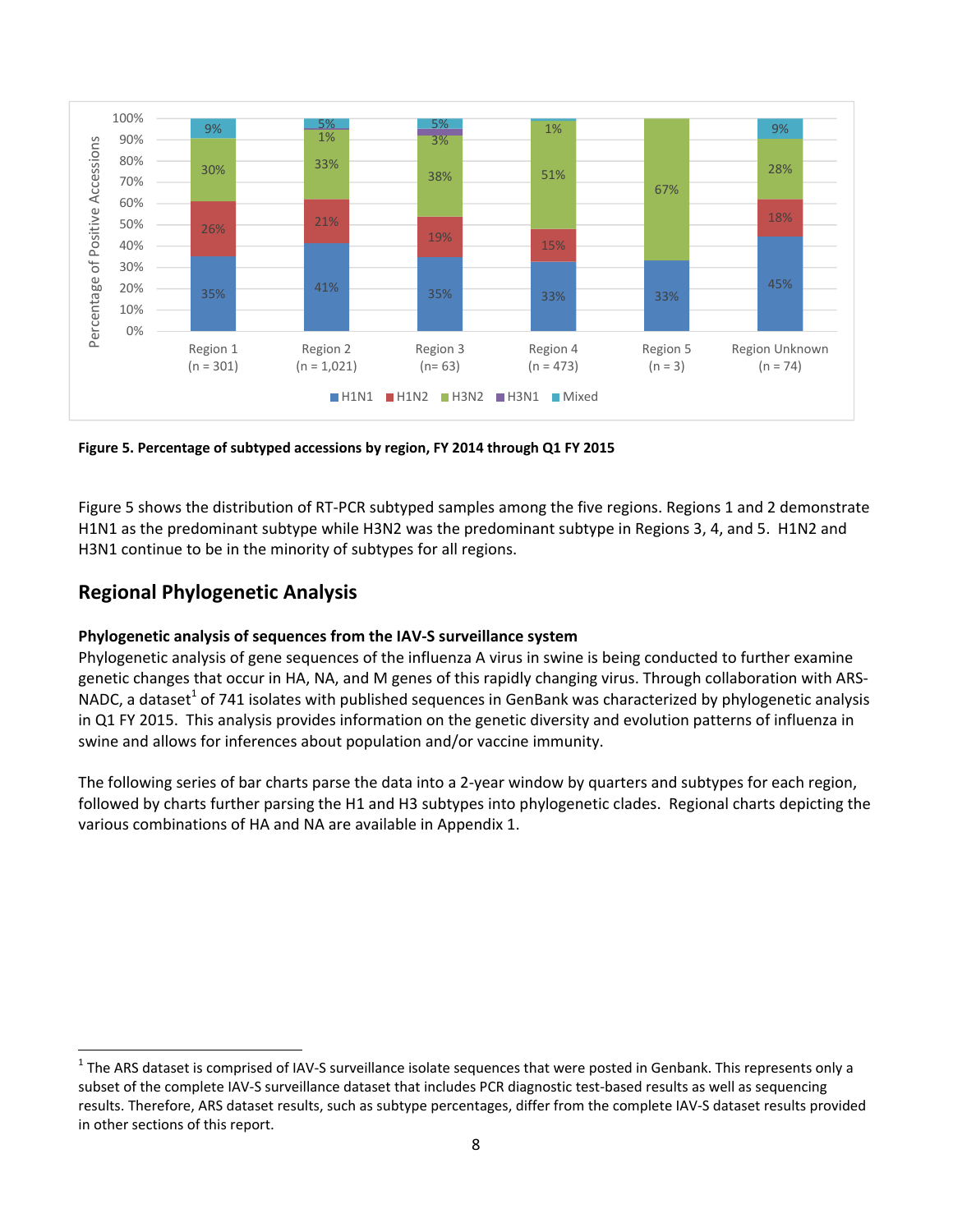

#### **Figure 6. Virus type by region, 2‐year summary Q2 2013 to Q1 FY 2015**

Figure 6 demonstrates the four subtypes H1N1, H1N2, H3N1, H3N2, and mixed subtypes across the five regions. Regions 1 and 2 reported the most submissions, with a mixture of mostly H1N1, H1N2, and H3N2. H3N1 was first detected in the fourth quarter of FY 2013 (July 1 – September 30, 2013) in Region 2 and in the third quarter of FY 2014 (April 1 – June 30, 2014) in Region 3. Note that limited accessions from a region can skew data and lead to misinterpretation and therefore less inference can be applied to results from Regions 3 and 5 in FY 2015 Q1.

#### **National phylogenetic HA gene information**

HA genes from H1 subtype viruses are classified as alpha, beta, gamma, delta‐1, delta‐2, or pandemic H1N1 2009 (H1N1pdm09) phylogenetic clades based on a previously published nomenclature system. Similarly, H3 subtype viruses were classified as Cluster IV, Cluster IV‐A, Cluster IV‐B, Cluster IV‐C, Cluster IV‐D, Cluster IV‐E, Cluster IV‐F, or human‐like.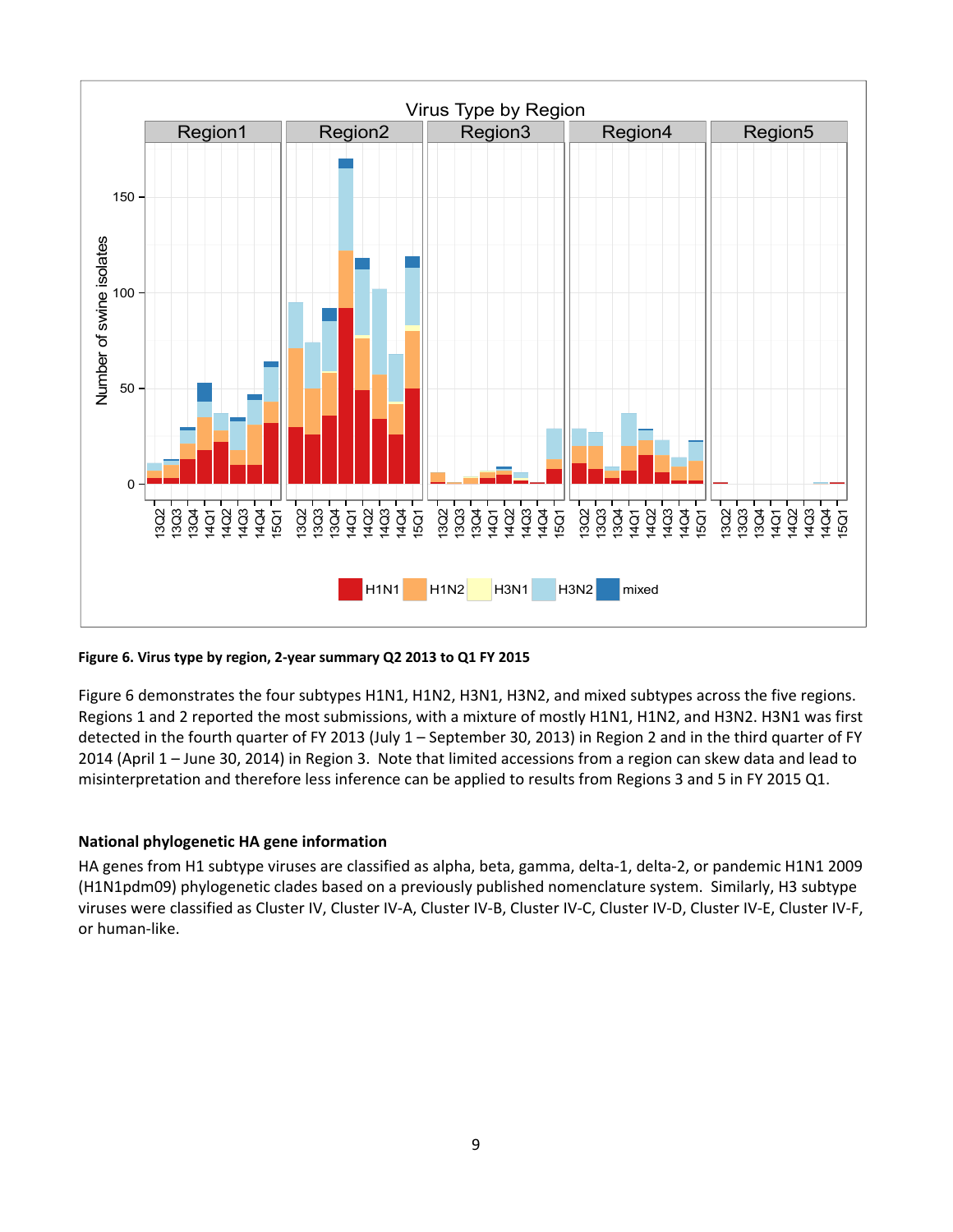

**Figure 7. H1 phylo‐cluster by region: 2‐year summary Q2 2013 to Q1 FY 2015**

In the H1 subtypes (see Figure 7), few H1N1pdm09 viruses were detected during Q1 2015. The number of delta‐2 H1 viruses continued a relative increase in Q1 2015, and the number of delta-1 H1 viruses detected between September and December reflected a relative decrease in occurrence. The gamma H1 remained the predominant H1 clade overall.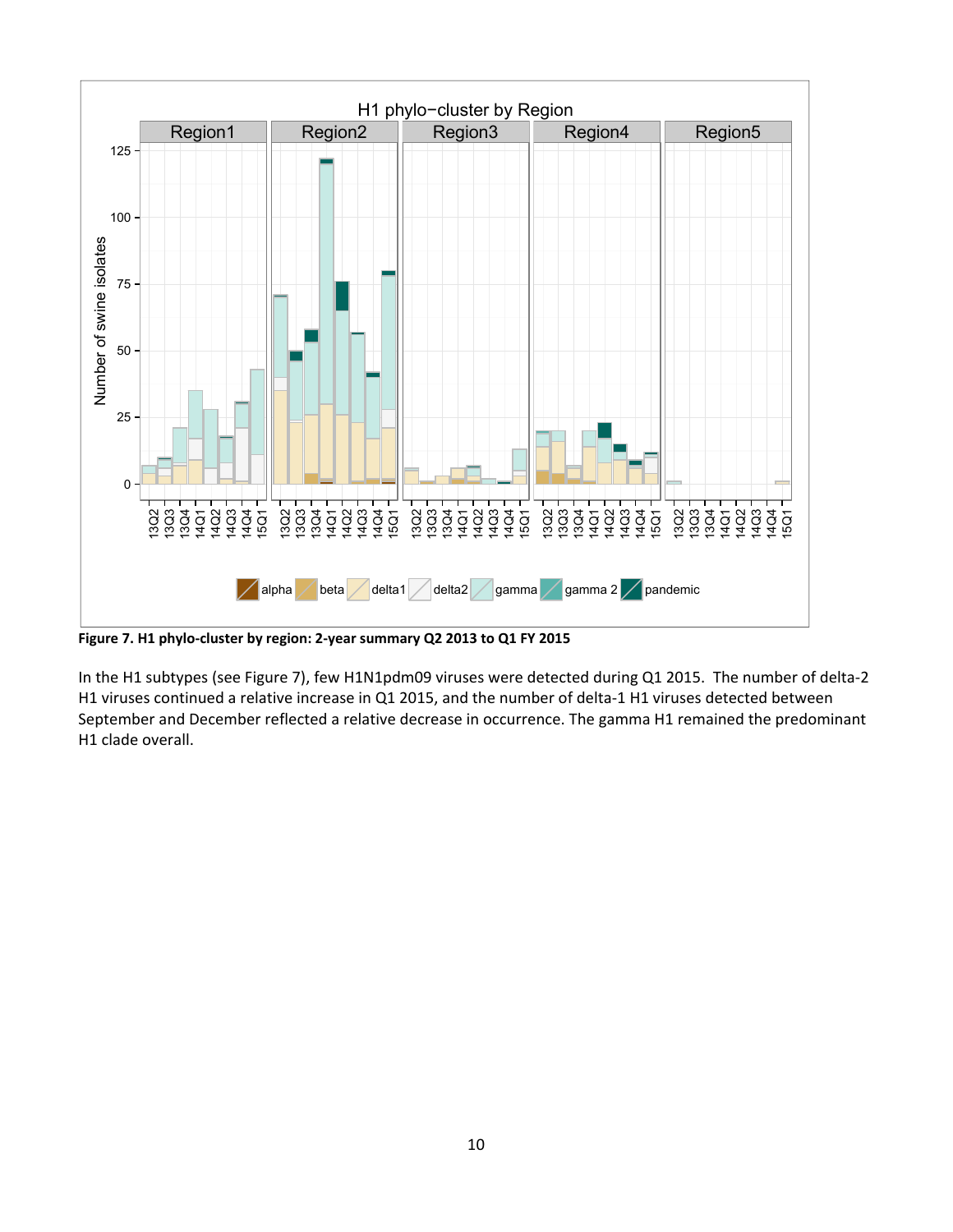

**Figure 8. H3 phylo‐cluster by region: 2‐year summary Q2 2013 to Q1 FY 2015**

Cluster IV‐A H3N2 viruses continued to be the dominant cluster (see Figure 8) and there were increased detections of Cluster IV‐B viruses from July to December of 2014. New human‐like H3 detections were identified from October through December 2014.

### **National phylogenetic NA gene information**

Both the N1 and N2 subtypes are found in circulating swine viruses. A single H1N1pdm09 N1 virus was seen with a gamma H1. Decreased detections of pdm09 N1 were noted between July and November 2014; this is consistent with the decline in pdm09 H1 that was observed. Classical N1 continued to be the dominant N1 clade. Starting in July 2014, there was a relative increase in detections of 1998‐lineage N2 paired with delta‐2 H1, although the 2002 lineage of N2 was more frequently detected than 1998 lineage.

### **National phylogenetic information M gene**

Only the H1N1pdm09 M gene was detected between September and December 2014.

# **Objective 2. Make Influenza Isolates from Swine Available for Research and Establish a Data Management System to Facilitate Genetic Analysis of these Isolates and Related Information**

A primary goal of IAV‐S surveillance is to share selected virus isolates obtained from the surveillance system with public health, animal health, and academic researchers to facilitate genetic analysis and research on viruses of interest. For the first quarter of FY 2015, the NVSL Diagnostic Virology Laboratory provided 16 isolates to two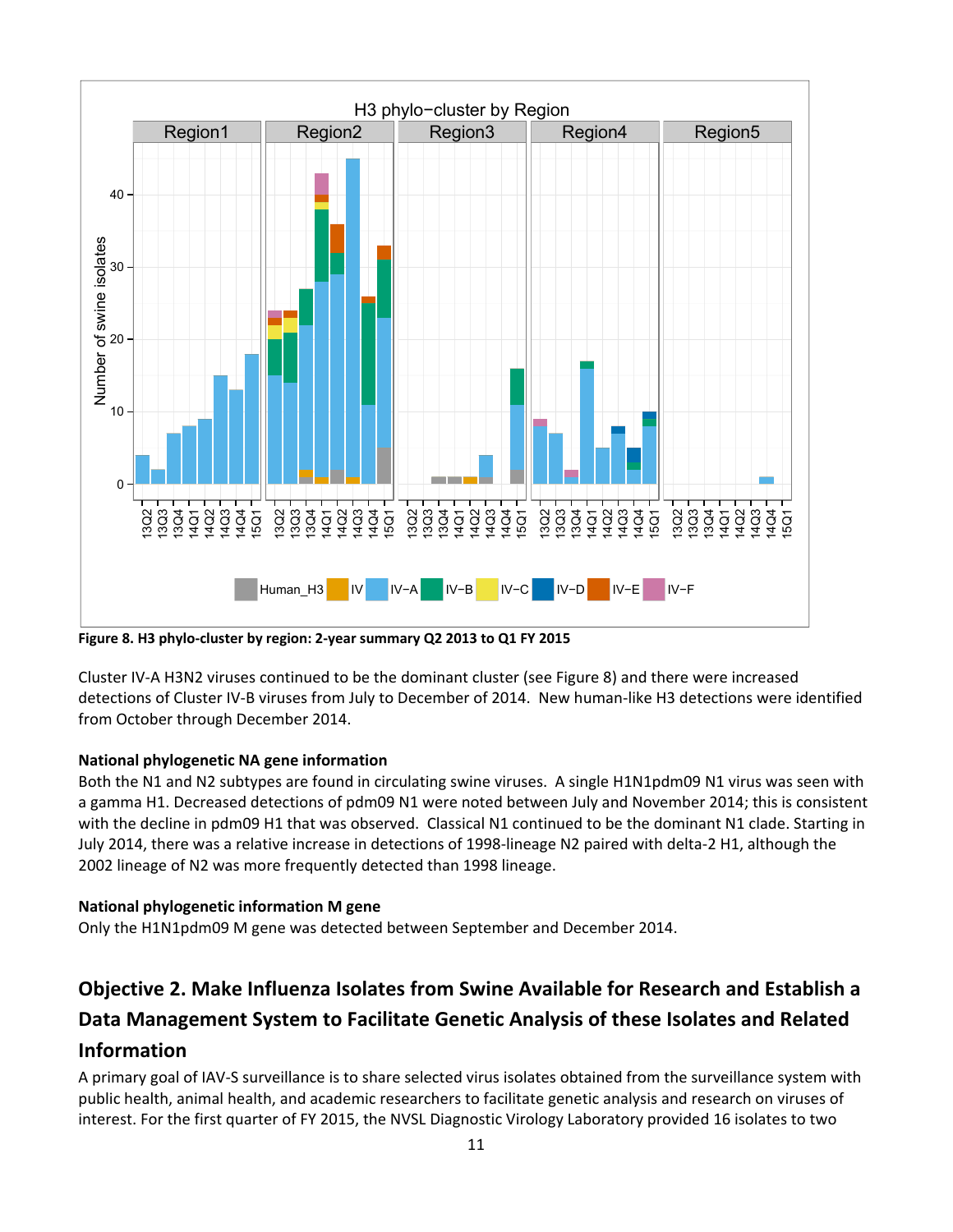institutions, one governmental and one a pharmaceutical company. Since 2010, 329 isolates have been sent out to 21 different requesters; 5 were from academia (1 from Europe), 9 were governmental groups (3 international), and 7 were pharmaceutical. Tables 4 and 5 show the isolates received over time and the subtypes available.

#### Table 4. Virus isolates received in repository

| Virus isolates in the repository |        |  |  |
|----------------------------------|--------|--|--|
| Q1 2015                          | 234    |  |  |
| 2014                             | 765    |  |  |
| 2013                             | 820    |  |  |
| 2012                             | 915    |  |  |
| <b>TOTAL</b>                     | >3.000 |  |  |
|                                  |        |  |  |

**Table 5. Number of subtyped isolates available through the repository\***

| Subtyped isolates available through |       |  |  |  |
|-------------------------------------|-------|--|--|--|
| repository                          |       |  |  |  |
| H3N2                                | 1,012 |  |  |  |
| H3N1                                |       |  |  |  |
| H1N1                                | 1,309 |  |  |  |
| H1N2                                | 1,107 |  |  |  |
| Mixed                               | 154   |  |  |  |
| TOTAL                               | 3.590 |  |  |  |
|                                     |       |  |  |  |

\*Data from approximately 60 subtyped viruses pending from participating laboratories

# **Objective 3. Select Proper Isolates for Development of Relevant Diagnostic Reagents, Updating Diagnostic Assays, and Vaccine Seed Stock Products**

Under Objective 3, USDA makes IAV‐S isolates available in the public domain for further research. ARS‐NADC conducts research on isolates obtained from the repository and sequences generated from the surveillance system. Genetic sequencing reported to GenBank is available for private corporations, governmental entities, academic institutions, and other scientific community partners for research. These parties consult NVSL and ARS staff for subject matter expertise in IAV‐S when necessary.

### **Conclusion**

The IAV‐S voluntary surveillance system continues to provide insight into the genetic makeup of circulating influenza virus in populations of commercial pigs. Genetic information and virus isolates are made publicly available for further research and vaccine strain selection and efficacy testing. Influenza A virus in swine remains a dynamic virus with high levels of genetic variability in the hemagglutinin and neuraminidase genes.

The internal and external reviews of IAV‐S surveillance currently underway will help USDA evaluate the system and provide recommendations for process improvement and system efficiency.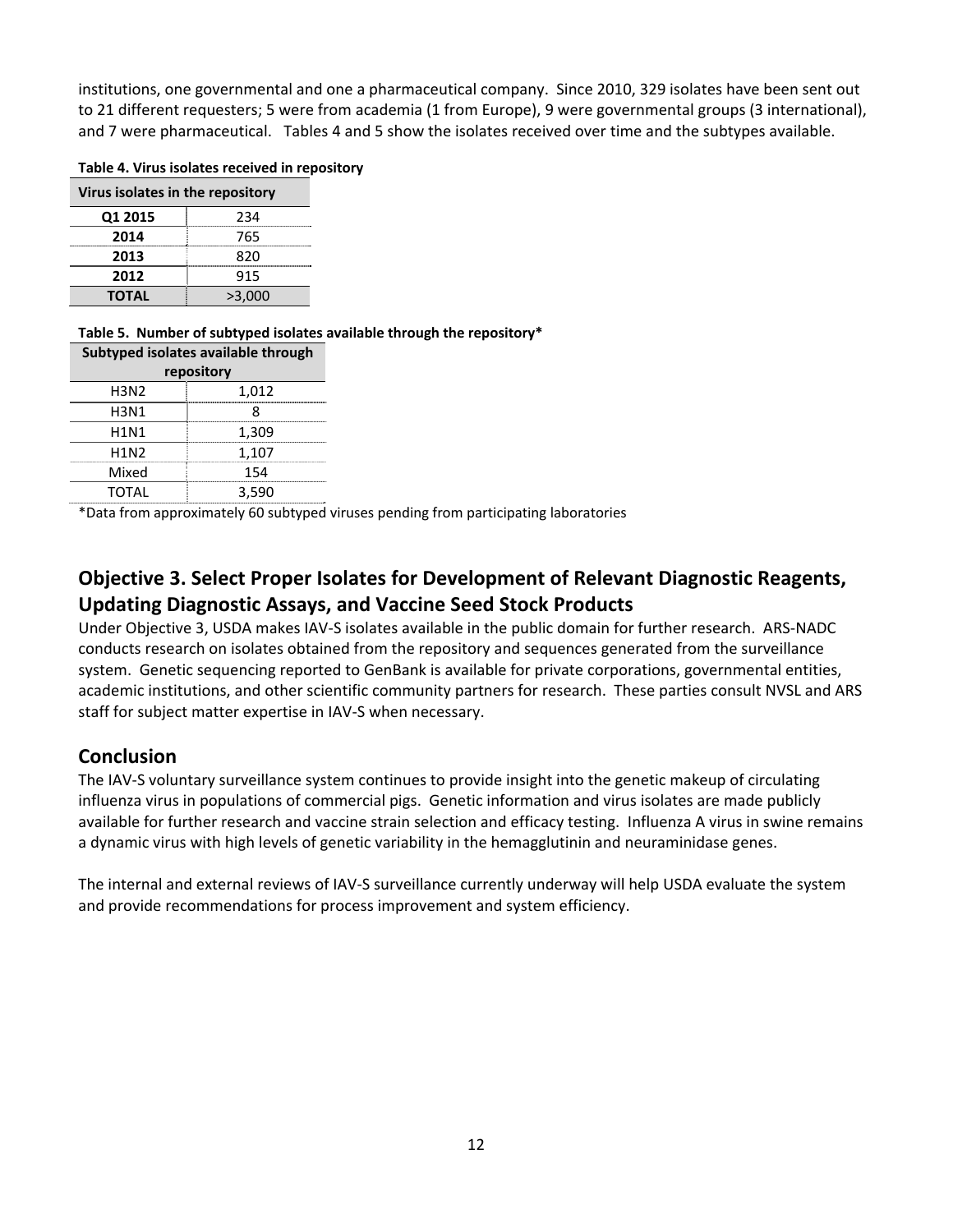# **Appendix 1: Regional Charts of HA and NA Combinations by Percentage, CY 2013 and 2014**

Charts are presented below on the percentages of combinations of HA and NA on national and regional scales, based on ARS‐NADC phylogenetic analyses. The results are reported from January 2013 to December 2014.



**Region 1**

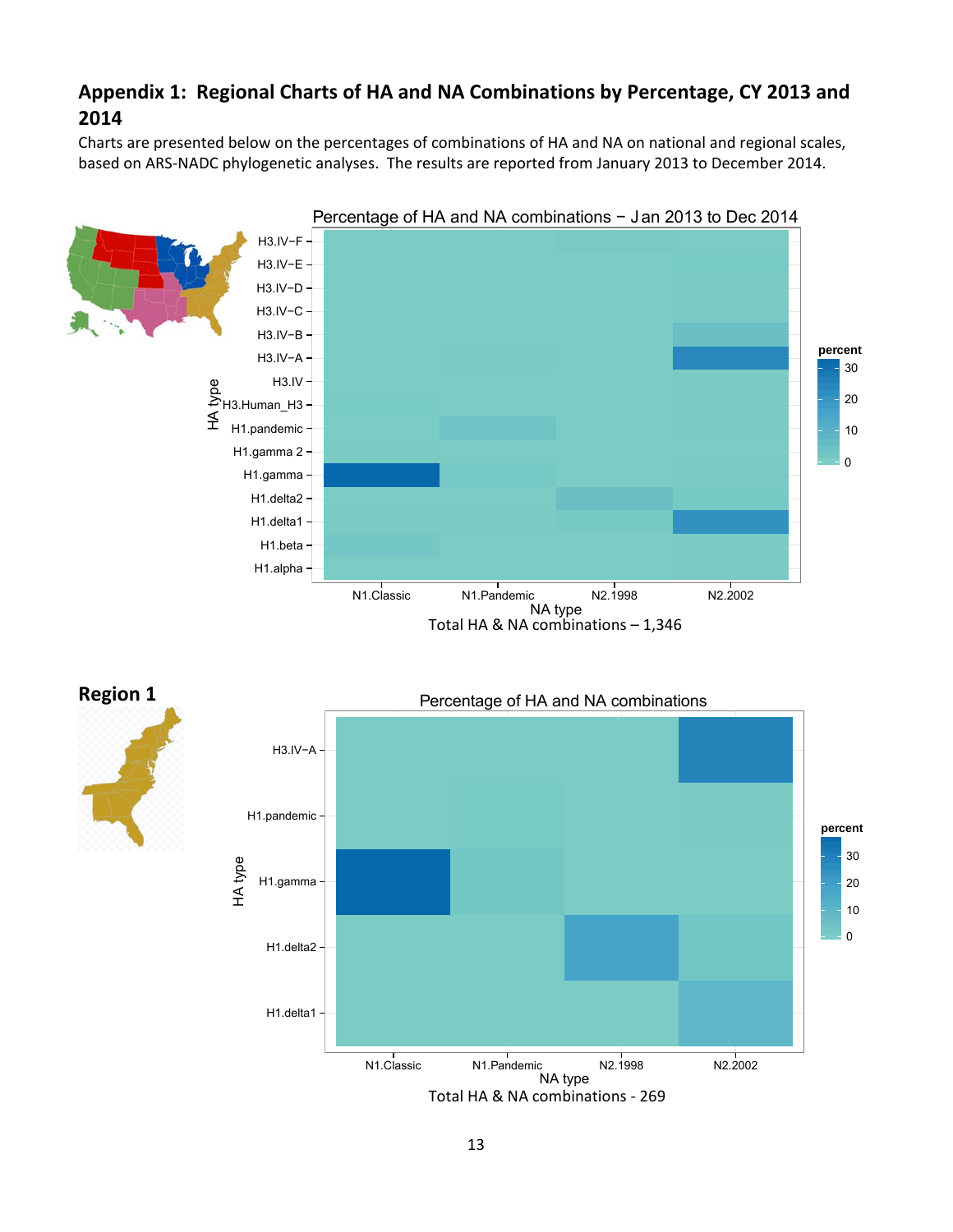